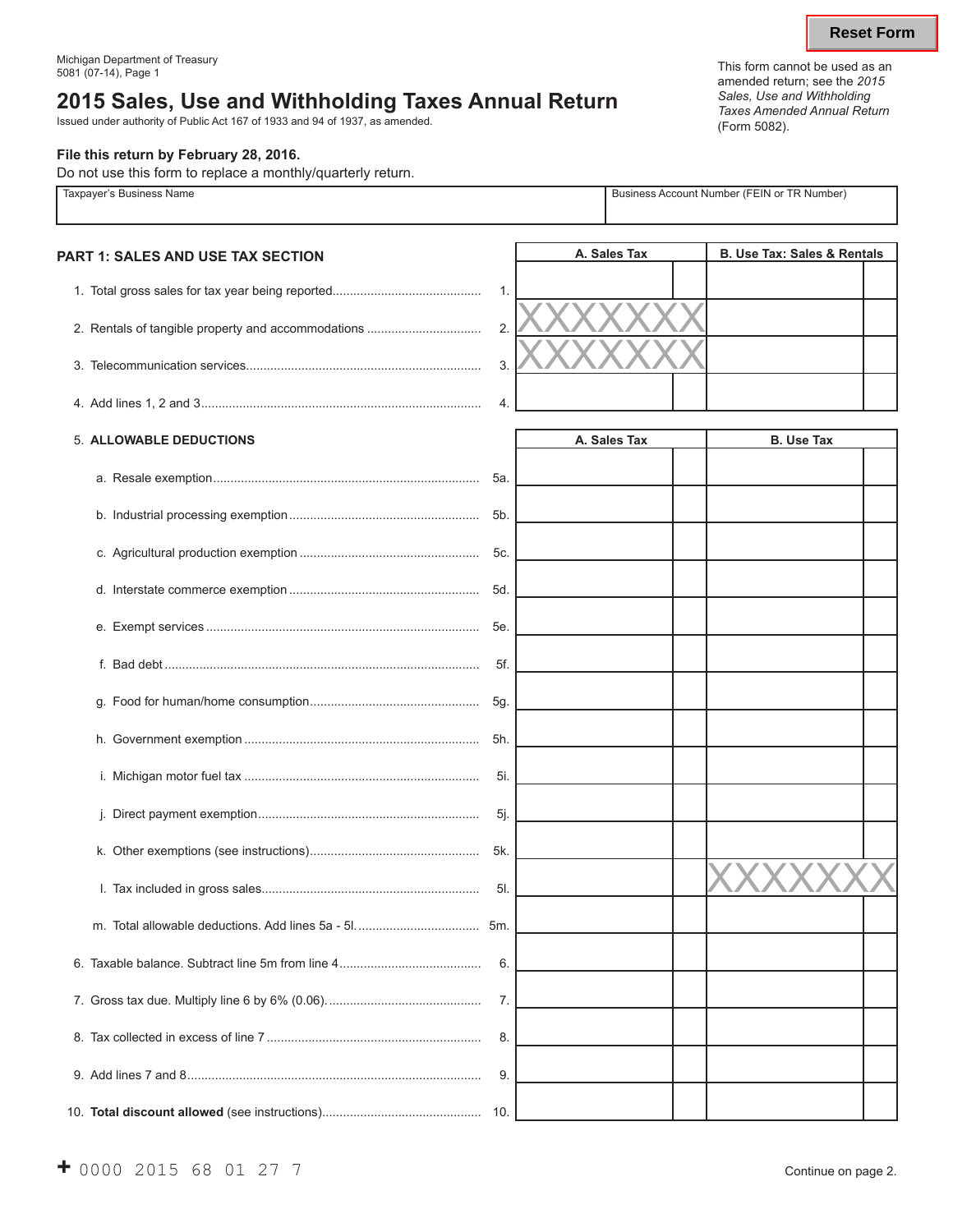| 2015 Form 5081, Page 2                                                                                      | Taxpayer's Business Name |  |  |     | <b>Business Account Number</b> |  |
|-------------------------------------------------------------------------------------------------------------|--------------------------|--|--|-----|--------------------------------|--|
|                                                                                                             |                          |  |  |     |                                |  |
|                                                                                                             |                          |  |  |     |                                |  |
|                                                                                                             |                          |  |  |     |                                |  |
|                                                                                                             |                          |  |  |     |                                |  |
| PART 2: USE TAX ON ITEMS PURCHASED FOR BUSINESS OR PERSONAL USE                                             |                          |  |  |     |                                |  |
|                                                                                                             |                          |  |  |     |                                |  |
|                                                                                                             |                          |  |  |     |                                |  |
|                                                                                                             |                          |  |  |     |                                |  |
|                                                                                                             |                          |  |  |     |                                |  |
| <b>PART 3: WITHHOLDING TAX</b>                                                                              |                          |  |  | 16. |                                |  |
|                                                                                                             |                          |  |  |     |                                |  |
|                                                                                                             |                          |  |  |     |                                |  |
|                                                                                                             |                          |  |  |     |                                |  |
|                                                                                                             |                          |  |  |     |                                |  |
| <b>PART 4: SUMMARY</b>                                                                                      |                          |  |  |     |                                |  |
|                                                                                                             |                          |  |  | 20. |                                |  |
|                                                                                                             |                          |  |  |     |                                |  |
|                                                                                                             |                          |  |  |     |                                |  |
|                                                                                                             |                          |  |  |     |                                |  |
| 23. Amount of line 22 to be credited forward. Treasury will notify you when your credit forward is verified |                          |  |  | 23. |                                |  |
|                                                                                                             |                          |  |  |     |                                |  |
|                                                                                                             |                          |  |  | 24. |                                |  |
|                                                                                                             |                          |  |  |     |                                |  |
|                                                                                                             |                          |  |  |     |                                |  |
|                                                                                                             |                          |  |  |     |                                |  |
|                                                                                                             |                          |  |  |     |                                |  |
|                                                                                                             |                          |  |  |     |                                |  |

### PART 5: SIGNATURE (You are required to complete all information requested below.)

28. **TOTAL PAYMENT DUE.** Add lines 25, 26 and 27.......................................................................................... 28.

| <b>Taxpayer Certification.</b> I declare under penalty of perjury that the information in this<br>return and attachments is true and complete to the best of my knowledge. |                         | <b>Preparer Certification.</b> I declare under penalty of perjury that this<br>return is based on all information of which I have any knowledge. |                             |  |
|----------------------------------------------------------------------------------------------------------------------------------------------------------------------------|-------------------------|--------------------------------------------------------------------------------------------------------------------------------------------------|-----------------------------|--|
| By checking this box, I authorize Treasury to discuss my return with my preparer.                                                                                          |                         | Preparer's Signature                                                                                                                             |                             |  |
| Signature of Taxpayer or Official Representative (must be Owner, Officer, Member,<br>Manager, or Partner)                                                                  |                         | Preparer's Business Address                                                                                                                      |                             |  |
| Print Taxpayer or Official Representative's Name                                                                                                                           | Date                    |                                                                                                                                                  |                             |  |
| <b>Title</b>                                                                                                                                                               | <b>Telephone Number</b> | Preparer's Identification Number                                                                                                                 | Preparer's Telephone Number |  |

Make check payable to **"State of Michigan" and include your account number on your check. Send your return and any payment due to:** Michigan Department of Treasury, P.O. Box 30401, Lansing, MI 48909-7901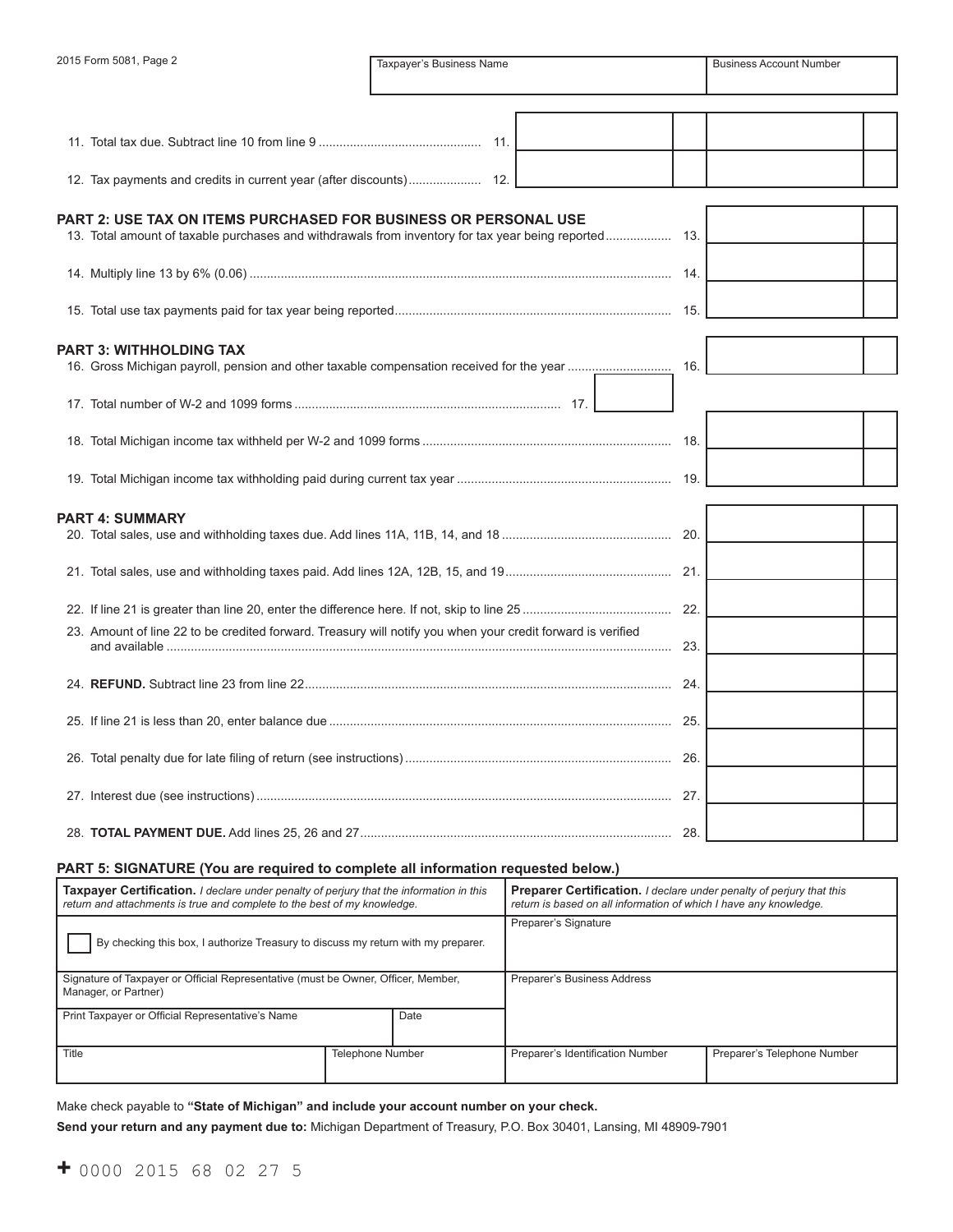# **Instructions for** *2015 Sales, Use and Withholding Taxes Annual Return* **(Form 5081)**

**IMPORTANT:** This is a return for Sales Tax, Use Tax, and/ or Withholding Tax. If the taxpayer inserts a zero on (or leaves blank) any line for reporting Sales Tax, Use Tax, or Withholding Tax, the taxpayer is certifying that no tax is owed for that tax type. If it is determined that tax is owed, the taxpayer will be liable for the deficiency as well as penalty and interest.

# **PART 1: SALES AND USE TAX SECTION**

**Line 1a: Total gross sales for tax year being reported.** Any costs incurred before ownership of the property is transferred to the buyer (including shipping, handling, and delivery charges) are not considered services and are subject to tax.

**Line 1b: Out-of-state retailers who do not have retail stores in Michigan:** Enter total sales of tangible personal property including cash, credit, and installment transactions.

**Line 2b: Rental of tangible property and accommodations.**

- • **Lessors of tangible personal property:** Enter amount of total rental receipts.
- **• Persons providing accommodations:** This would include but not limited to hotel, motel, and vacation home rentals. This also includes assessments imposed under the Convention and Tourism Act, the Convention Facility Development Act, the Regional Tourism Marketing Act, the Community Convention or Tourism Marketing Act.

**Line 3b: Telecommunications Services.** Enter gross income from telecommunications services.

**Line 5a-5l: Allowable Deductions.** Use lines 5a - 5l to deduct nontaxable sales you made from gross sales. Deductions taken for tax exempt sales must be substantiated in your records. You must obtain a completed copy of *Michigan Sales and Use Tax Certificate of Exemption*  (Form 3372) or the same information in another format, from the purchaser.

**Line 5a: Resale.** Enter resale exemption claims.

**Line 5b: Industrial Processing.** The property sold must be for direct use in producing a product for eventual sale at retail**.**

**Line 5c: Agriculture Production.** The property sold must be for direct use in agricultural production.

**Line 5d: Interstate Commerce.** Enter sales made in interstate commerce. To claim such a deduction, the property or service must be delivered by you to the out-of-state purchaser. Property transported out of state by the purchaser does not qualify under interstate commerce. You must keep documentation of out-of-state shipments to support this deduction.

**Line 5e: Exempt Services.** Enter charges for nontaxable services billed separately, such as repair or maintenance, if these charges were included in gross receipts on line 1.

**Line 5f: Bad Debts.** You may deduct the amount of bad debts from your proceeds if all of the following criteria are met:

- If the debts are charged off as uncollectible on your books and records at the time the debts become worthless
- You have deducted the debts on your return for a period during which the bad debts are written off as uncollectible.
- The debt must also be eligible to be deducted for federal income tax purposes.

A bad debt deduction may also be claimed by a third-party lender provided the retailer who reported the tax and the lender financing the sale executed and maintained a separate written election designating which party may claim the deduction. Certain additional conditions must be met. See MCL 205.54i and MCL 205.99a.

**Line 5g: Food for Human/Home Consumption.** Enter the total of retail sales of grocery-type food, excluding tobacco and alcoholic beverages. Prepared food is subject to tax. See MCL 205.54g and MCL 205.94d for more information.

**Line 5h: Government Exemption.** Direct sales to the United States Government, State of Michigan, or its political subdivisions are exempt.

**Line 5i: Michigan Motor Fuel Tax.** Motor fuel retailers may deduct the Michigan motor fuel taxes that were included in gross sales on line 1 and paid to the State or the distributor.

Line 5*j*: Direct Payment Exemption. Sales to companies that claim direct payment of sales or use tax to the State of Michigan. Such companies must have a sales tax license or use tax registration, and have a letter from Treasury specifically granting direct payment authority. For qualifications, see RAB 2000-3.

**Line 5k: Other Exemptions.** Identify deductions not covered in items 5a through 5j on this line. Examples of deductions are:

- Direct sales not for resale to certain nonprofit agencies, churches, schools, hospitals, and homes for the care of children and the aged, provided such activities are nonprofit and payment is directly from the funds of the exempt organization.
- • Assessments imposed under the Convention and Tourism Act, the Convention Facility Development Act, the Regional Tourism Marketing Act, or the Community Convention or Tourism Marketing Act. Hotels and motels may deduct the assessments included in gross sales and rentals provided use tax on the assessments were not charged to the customers.
- • Credits allowed to customers for sales tax originally paid on merchandise voluntarily returned; provided the return is made within the time period for returns stated in the taxpayer's refund policy or 180 days after the initial sale, whichever is earlier. Repossessions are not allowable deductions.